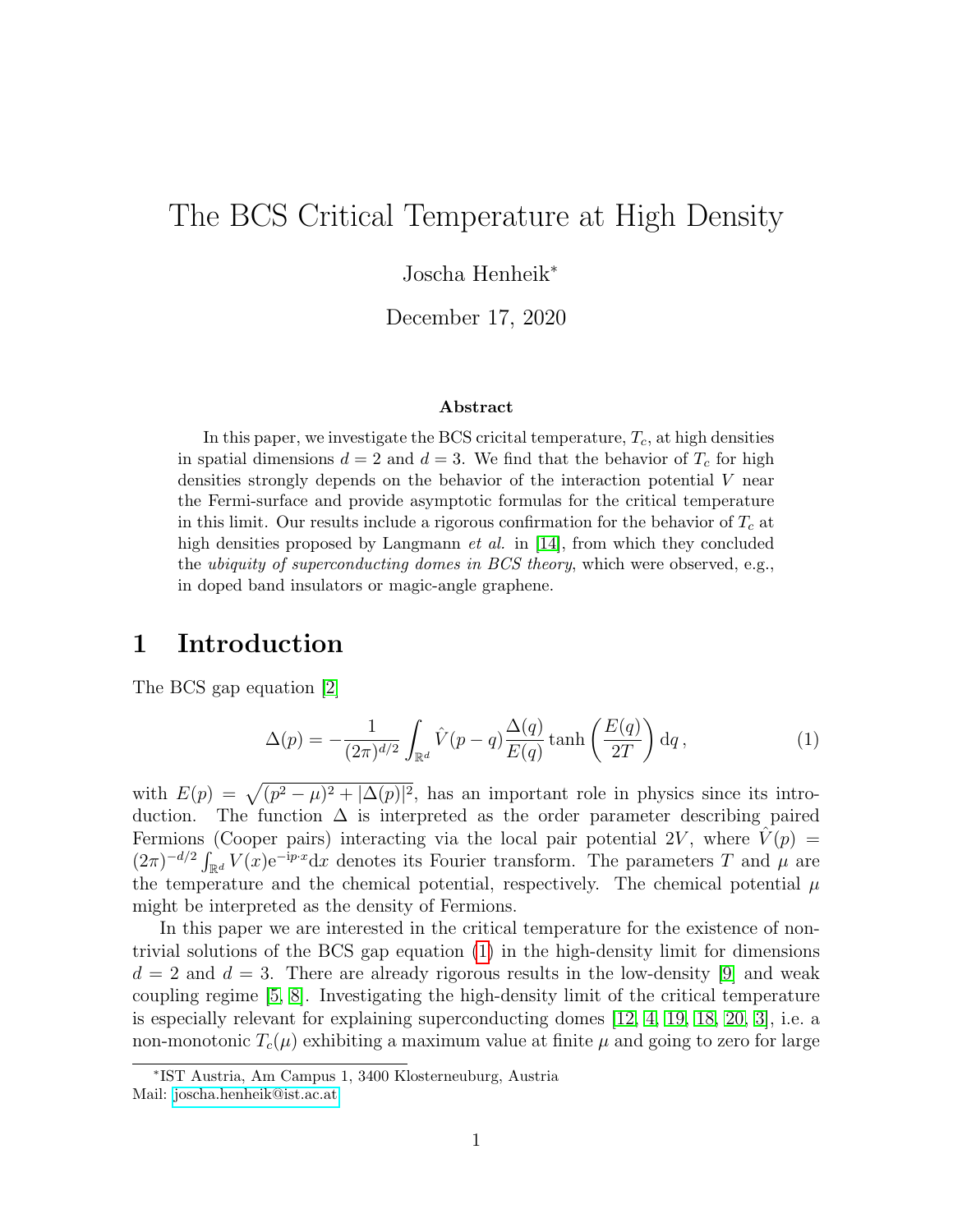$\mu$ . In a recent paper [\[14\]](#page-14-0), Langmann *et al.* claim the *ubiquity of superconducting domes* in BCS theory with finite-range potentials, but only for pure s-wave superconductivity (i.e. angular momentum  $\ell = 0$ , see Corollary [1\)](#page-4-0). Their result disproves the conventional wisdom, that the presence of a superconducting dome necessarily indicates some kind of exotic superconductivity, e.g. resulting from competing orders. Our results are in particular relevant for doped band insulators [\[20\]](#page-14-3) and magic-angle graphene [\[3\]](#page-13-6), where no competing orders occur, and thus a more conventional explanation is necessary. The observation of superconducting domes in magic-angle graphene is the main motivation for studying the case  $d = 2$ .

There is a simple physical picture arising from an interplay of length scales, that explains the ubiquity of superconducting domes (see [\[14\]](#page-14-0)). If the effective range  $\xi$  of the interaction is much smaller than the mean interparticle distance  $\mu^{-1/2}$ , i.e.  $\xi \ll \mu^{-1/2}$ , we can increase  $T_c$  by increasing  $\mu$  as predicted by standard BCS theory [\[2\]](#page-13-0) and rigorously justified in [\[9\]](#page-13-1). Whereas, at high densities, i.e.  $\xi \gg \mu^{-1/2}$ , the pairing of the electrons near the Fermi surface becomes weaker with increasing  $\mu$  due to the decay of the interaction in Fourier space, suppressing  $T_c$  towards zero. Therefore, at intermediate densities, where  $\xi \sim \mu^{-1/2}$ , a superconducting dome arises. This simple argument is reflected in our results by the presence of the operator  $\mathcal{V}_{\mu}^{(d)}$ , defined in [\(2\)](#page-2-0), acting on functions on the (rescaled) Fermi surface.

Our results are threefold: first, we confirm the claims from Langmann et al. [\[14\]](#page-14-0) on the critical temperature at high densitites for s-wave superconductivity (to lowest order) by proving a more general result for radially symmetric interaction potentials V in  $d = 3$ (Theorem [1](#page-3-0) and Corollary [1\)](#page-4-0); second, we provide upper and lower bounds for general non-sperically symmetric interaction potentials, partially based on a method used by Gontier *et al.* in [\[6\]](#page-13-7), again for  $d = 3$  (Theorem [2\)](#page-4-1); third, we derive the asymptotic behavior of  $T_c$  at high densities in full generality for  $d = 2$  (Theorem [3\)](#page-5-0).

### 2 Main Results

#### 2.1 Preliminaries

It was proven in [\[7\]](#page-13-8) (see also [\[11\]](#page-13-9) for a more recent review) that the critical temperature for the existence of non-trivial solutions of the BCS gap equation [\(1\)](#page-0-0) can be characterized as follows.

<span id="page-1-0"></span>**Definition 1** (Critical Temperature). Let  $\mu > 0$ ,  $d = 2, 3$  and

$$
V \in \begin{cases} L^{1+\varepsilon}(\mathbb{R}^2) & \text{if } d = 2\\ L^{3/2}(\mathbb{R}^3) & \text{if } d = 3 \end{cases}
$$

be real-valued. Let  $K_{T,\mu}$  denote the multiplication operator in momentum space

$$
K_{T,\mu}(p) = \frac{|p^2 - \mu|}{\tanh\left(\frac{|p^2 - \mu|}{2T}\right)}.
$$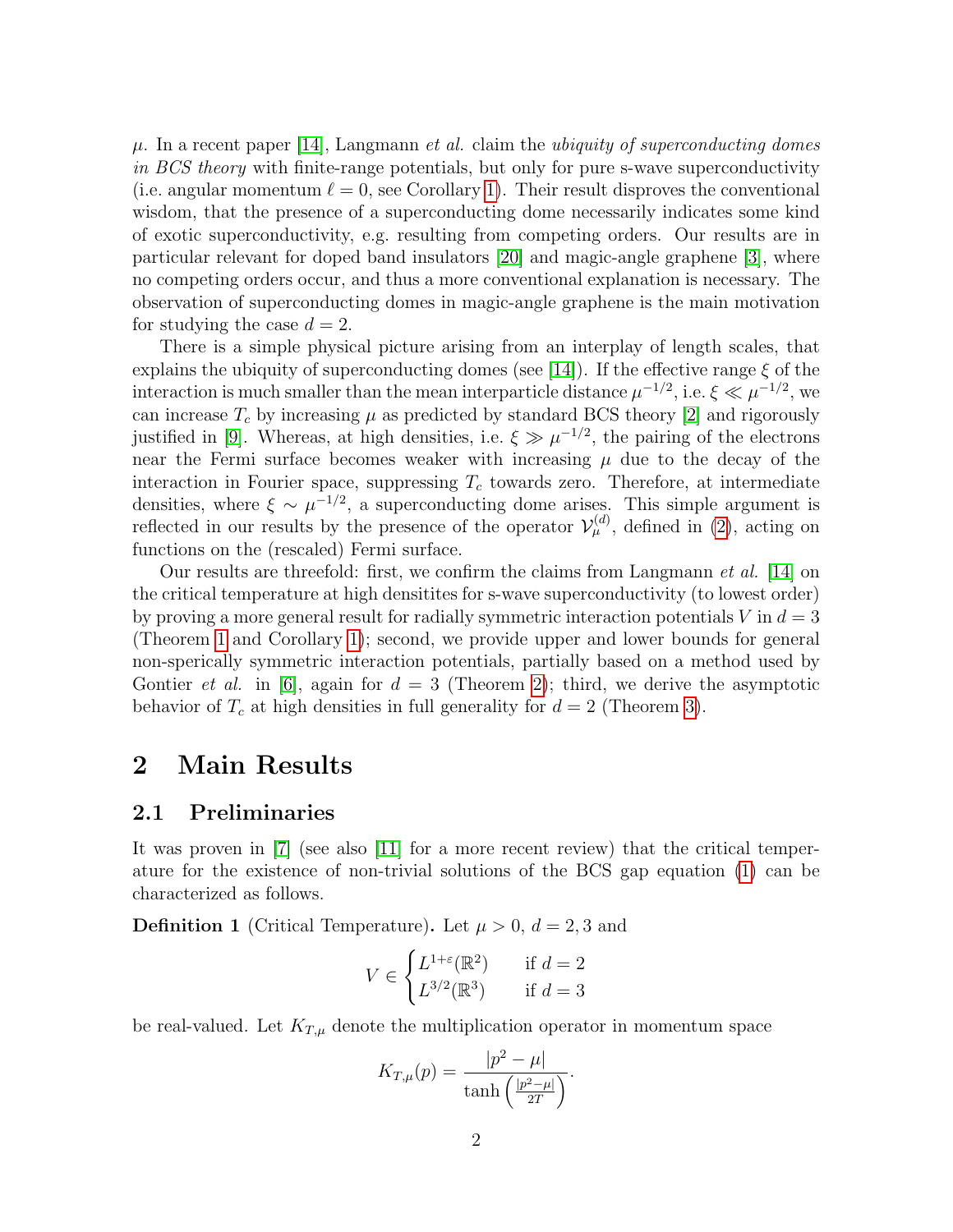The critical temperature for the BCS gap equation is given by

$$
T_c = \inf \{ T > 0 \mid K_{T,\mu}(p) + V(x) \ge 0 \}.
$$

One might think of the operator  $K_{T,\mu}(p)+V(x)$  as the Hessian in the BCS functional of superconductivity (see [\[11\]](#page-13-9)), where the positivity is related to the "stability" of a superconducting state, which is related to the existence of a non-trivial solution of [\(1\)](#page-0-0). Note, that by the Sobolev inequality (Theorem 8.3 and 8.5 in [\[17\]](#page-14-4))  $T_c$  is well defined for both cases  $d = 2, 3$ , as the continuous spectrum of  $K_{T,\mu}$  starts at 2T for any  $\mu$  and  $K_{T,\mu} \sim p^2$  for large |p|.

Moreover, note that  $K_{T,\mu}$  vanishes on the codim−1 submanifold  $\{p^2 = \mu\}$ , where its resolvent diverges. Thus, similarly to the weak coupling situation [\[5\]](#page-13-2) and as pointed out by Laptev, Safronov and Weidl, [\[15\]](#page-14-5) (see also [\[10\]](#page-13-10)), the spectrum of  $K_{T,u} + V$  is mainly determined by the behavior of V near  $\{p^2 = \mu\}$ , i.e. the Fermi sphere. More precisely, as empasized in the introduction, a crucial role for the investigation of  $T_c$  in the high-density limit is played by the (rescaled) operator  $\mathcal{V}_{\mu}^{(d)} : L^2(\mathbb{S}^{d-1}) \to L^2(\mathbb{S}^{d-1})$ where

<span id="page-2-0"></span>
$$
\left(\mathcal{V}_{\mu}^{(d)}u\right)(p) = \frac{1}{(2\pi)^{d/2}} \int_{\mathbb{S}^{d-1}} \hat{V}(\sqrt{\mu}(p-q))u(q) d\omega(q).
$$
 (2)

The evaluation of  $\hat{V}$  on a codim−1 submanifold is well defined by the Riemann-Lebesgue Lemma for  $V \in L^1(\mathbb{R}^d)$ . The lowest eigenvalue of  $\mathcal{V}_{\mu}^{(d)}$ , which we denote by

$$
e_{\mu}^{(d)} = \text{infspec } \mathcal{V}_{\mu}^{(d)}
$$

will be of particular importance. Note, that  $\mathcal{V}_{\mu}^{(d)}$  is a compact operator (so  $e_{\mu}^{(d)} \leq 0$ ), which is in fact trace class with

$$
\operatorname{tr}(\mathcal{V}_{\mu}^{(d)}) = \frac{\left| \mathbb{S}^{d-1} \right|}{(2\pi)^d} \int_{\mathbb{R}^d} V(x) \mathrm{d} x.
$$

The case  $e_{\mu}^{(d)} < 0$  which will be important for our main theorems as it corresponds to an attractive interaction between (some) electrons on the Fermi sphere. Since  $\mathcal{V}_{\mu}^{(d)}$  is trace class, a sufficient condition for  $e_{\mu}^{(d)} < 0$  is that the trace of  $\mathcal{V}_{\mu}^{(d)}$  is negative, i.e.  $\int V < 0$ . Moreover, by considering a trial function that is concentrated on two small sets on the rescaled Fermi sphere  $\mathbb{S}^{d-1}$  separated by a distance  $|p| < 2$ , one can easily see that  $e_{\mu}^{(d)} < 0$  if  $|\hat{V}(p)| > \hat{V}(0)$  for some  $|p| < 2\sqrt{\mu}$ .

In the special case of radial potentials V depending only on  $|x|$ , the spectrum of  $\mathcal{V}_{\mu}^{(d)}$  can be determined more explicitly (see, e.g., [\[5\]](#page-13-2)). If V is radially symmetric, the eigenfunctions of  $\mathcal{V}_{\mu}^{(d)}$  are spherical harmonics or circular harmonics for  $d=2,3,$ respectively. The corresponding eigenvalues are given by

$$
\frac{\left| \mathbb{S}^{d-1} \right|}{(2\pi)^d} \int_{\mathbb{R}^d} V(x) \left( f_{\ell}^{(d)}(\sqrt{\mu}|x|) \right)^2 dx ,
$$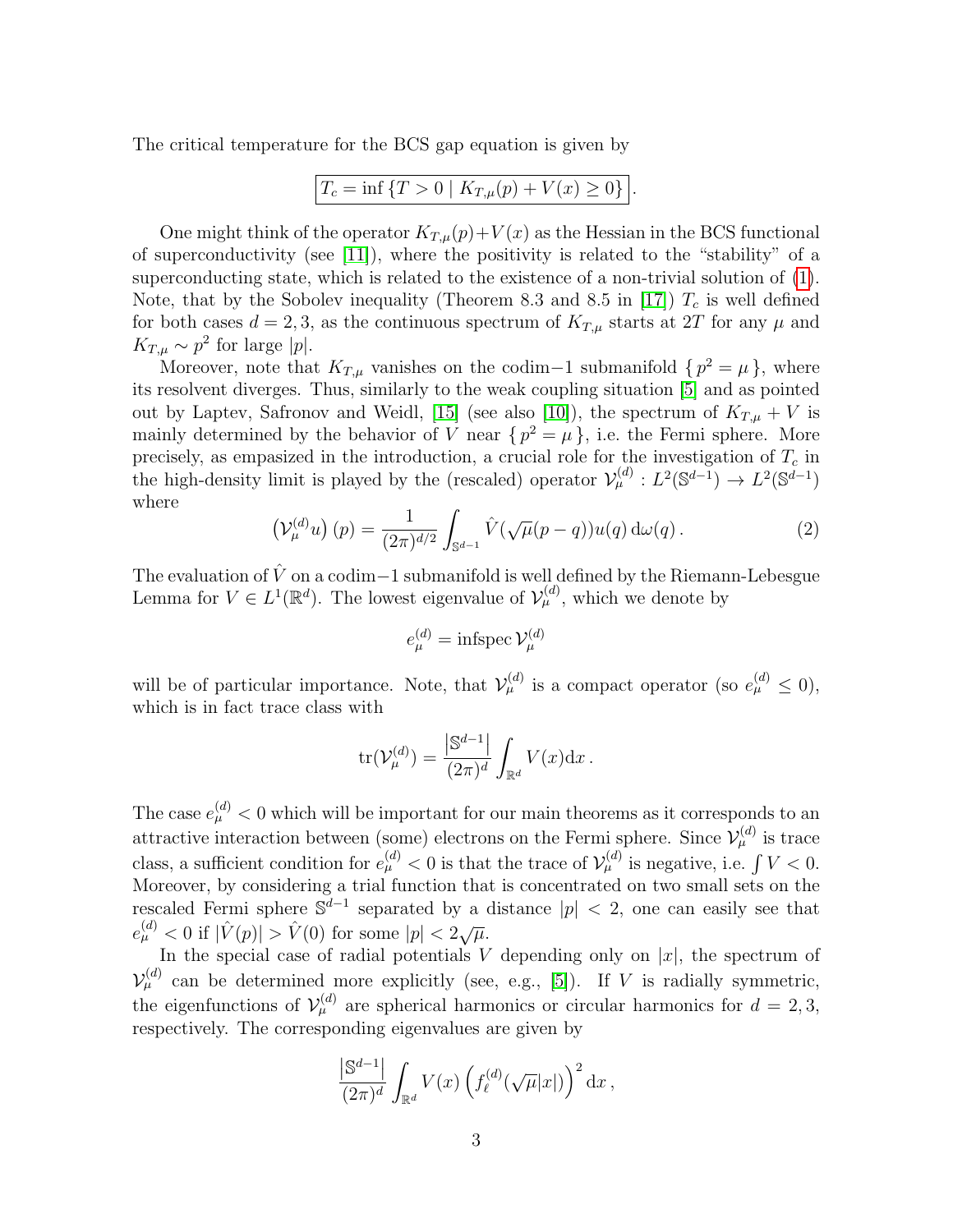where  $f_{\ell}^{(2)} = J_{\ell}$  (Bessel function of the first kind) and  $f_{\ell}^{(3)} = j_{\ell} = \sqrt{\frac{\pi}{2x}} J_{\ell + \frac{1}{2x}}$ 2 (spherical Bessel function) and thus

$$
e_{\mu}^{(d)} = \frac{\left| \mathbb{S}^{d-1} \right|}{(2\pi)^d} \inf_{\ell \in \mathbb{N}_0} \int_{\mathbb{R}^d} V(x) \left( f_{\ell}^{(d)}(\sqrt{\mu}|x|) \right)^2 dx.
$$

Note that in this case we can bound

<span id="page-3-1"></span>
$$
|e_{\mu}^{(d)}| \le \frac{\left|\mathbb{S}^{d-1}\right|}{(2\pi)^d} \left\| \frac{V}{|\cdot|^{d-2+\alpha}} \right\|_{1} \sup_{\ell \in \mathbb{N}_0} \left\| |\cdot|^{\frac{d-2+\alpha}{2}} f_{\ell}^{(d)} \right\|_{\infty} \frac{1}{\mu^{\frac{d-2+\alpha}{2}}} \tag{3}
$$

by Hölder to get a simple estimate on the behavior of  $e_{\mu}^{(d)}$  after supposing a certain integrability condition on V. The term involving  $f_{\ell}^{(d)}$  $\ell^{(a)}_{\ell}$  is finite as long as  $\alpha \leq 2/3$ , which was shown in [\[13\]](#page-13-11) (see also the proof of Theorem [1\)](#page-3-0). If additionally  $\hat{V} \leq 0$ , the minimal eigenvalue is attained for the constant eigenfunction (i.e. the circular resp. spherical harmonic with  $\ell = 0$ ) by the Perron-Frobenius Theorem and we thus have the more concrete expression

<span id="page-3-2"></span>
$$
e_{\mu}^{(d)} = \frac{\left| \mathbb{S}^{d-1} \right|}{(2\pi)^{d}} \int_{\mathbb{R}^{d}} V(x) \left( f_{0}^{(d)}(\sqrt{\mu}|x|) \right)^{2} dx.
$$
 (4)

Here, the same bound holds as in [\(3\)](#page-3-1) but the threshold of  $\alpha \leq 2/3$  can be pushed to  $\alpha \leq 1$  as there is no  $\sup_{\ell \in \mathbb{N}_0}$  involved.

We emphasized above, that  $e_{\mu}^{(d)}$  will play a prominent role in the following subsection. As it strongly depends on the concrete form of the interaction, we cannot give more explicit formulas, but the bound obtained in [\(3\)](#page-3-1) and the special case of s-wave superconductivity [\(4\)](#page-3-2) allows us to get an idea about the effective role of  $e_{\mu}^{(d)}$  in the asymptotic formulas given below.

#### 2.2 Results

As mentioned in the introduction, our results are threefold: First, we show the asymptotic formula for  $d = 3$  and radial potentials, including the rigorous confirmation of the result from Langmann et al. [\[14\]](#page-14-0) (Theorem [1](#page-3-0) and Corollary [1\)](#page-4-0). Afterwards, we provide upper and lower bounds in  $d = 3$  for potentials which are no longer radially symmetric (Theorem [2\)](#page-4-1). Finally, we give the corresponding asymptotic formula in full generality for  $d = 2$  (Theorem [3\)](#page-5-0).

<span id="page-3-0"></span>**Theorem 1.** Let  $d = 3$ . Let  $V \in L^1(\mathbb{R}^3) \cap L^{3/2}(\mathbb{R}^3)$  be real-valued and radially symmetric. Assume that there exists  $\mu_0 > 0$  such that for all  $\mu \geq \mu_0$  we have  $e_{\mu}^{(3)} < 0$ . Then  $T_c(\mu) > 0$  for all sufficiently large  $\mu$  and

<span id="page-3-3"></span>
$$
\lim_{\mu \to \infty} \sqrt{\mu} e_{\mu}^{(3)} \ln \left( \frac{\mu}{T_c} \right) = -1. \tag{5}
$$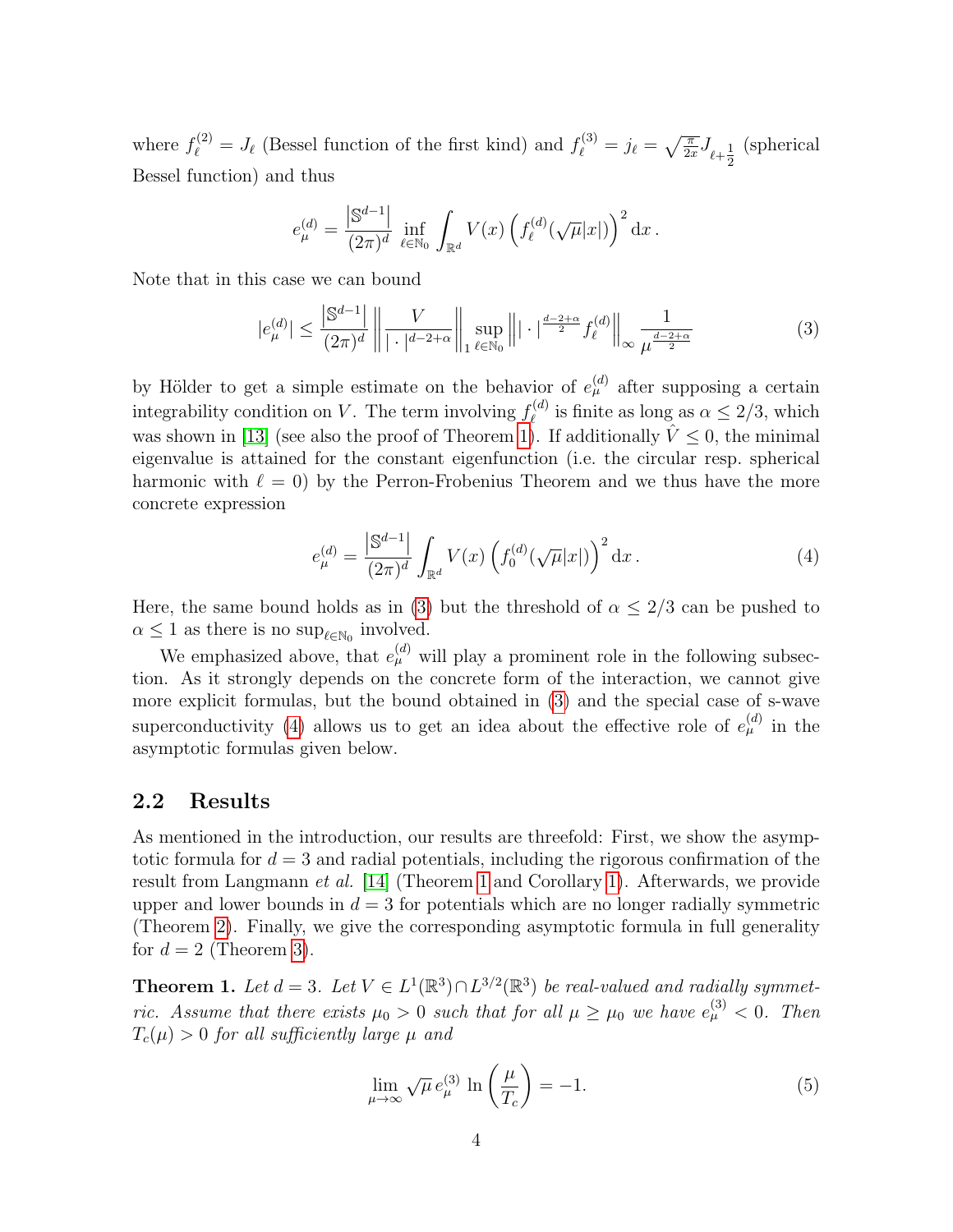Or in other words, we have the asymptotic behavior

$$
\boxed{T_c \sim \mu \,\mathrm{e}^{1/(\sqrt{\mu}e^{(3)}_{\mu})}}
$$

in the limit of large  $\mu$ . Note, that the right hand side is the same formula as in the weak-coupling case [\[5,](#page-13-2) [8\]](#page-13-3) but with  $\lambda = 1$ . As a simple corollary, we rigorously confirm the result from [\[14\]](#page-14-0).

<span id="page-4-0"></span>**Corollary [1](#page-3-0).** Let V be as in Theorem 1 and assume additionally that  $\hat{V} \leq 0$ . Note, that this immediately implies that  $e_{\mu}^{(3)} < 0$  for all  $\mu$ . Then, using the notation from  $[14]$ , we have

$$
\sqrt{\mu}e_{\mu}^{(3)} = \frac{\sqrt{\mu}}{2\pi^2} \int_{\mathbb{R}^d} V(x) \frac{\sin^2(\sqrt{\mu}|x|)}{\mu|x|^2} dx = \frac{1}{4\pi^2} \frac{f_{-2V}(4\mu)}{4\sqrt{\mu}} =: -\lambda
$$

and thereby confirm the validity of eq. (6) from  $\left[14\right]$  in the high-density limit for leading order, i.e.

$$
T_c \sim \mu \,\mathrm{e}^{-1/\lambda} \,.
$$

*Proof.* The first equality follows by [\(4\)](#page-3-2) since  $j_0(x) = \frac{\sin(x)}{x}$ . The second equality is a simple computation using Fubini.  $\Box$ 

For more general interactions, which are not neccesarily radially symmetric, we obtain upper and lower bounds on the critical temperature as our second result for  $d = 3$ . The upper bound uses an estimate from [\[6\]](#page-13-7), which was originally derived for studies on a lower bound on the Hartree-Fock energy of the electron gas. This proof will thus be somewhat different from the proofs of the other statements.

<span id="page-4-1"></span>**Theorem 2.** Let  $d = 3$ .

(a) Let V be a real-valued measureable function with  $V | \cdot | \in L^{\infty}(\mathbb{R}^{3})$ . Then

<span id="page-4-2"></span>
$$
T_c \lesssim \mu \exp\left(-\sqrt{\frac{\pi}{2||V|\cdot|||_{\infty}}}\mu^{1/4}\right). \tag{6}
$$

(b) Let  $V \in L^1(\mathbb{R}^3) \cap L^{3/2}(\mathbb{R}^3)$  be real-valued but <u>not</u> neccesarily radially symmetric. Assume that there exists  $\mu_0 > 0$  such that for all  $\mu \ge \mu_0$  we have  $e^{(3)}_{\mu} < 0$ . Then

<span id="page-4-3"></span>
$$
T_c \gtrsim \mu \exp\left(\frac{\ln(\mu)}{|o(1)|\sqrt{\mu}e^{(3)}_{\mu}(V)}\right),\qquad(7)
$$

where  $o(1)$  vanishes as  $\mu \to \infty$ .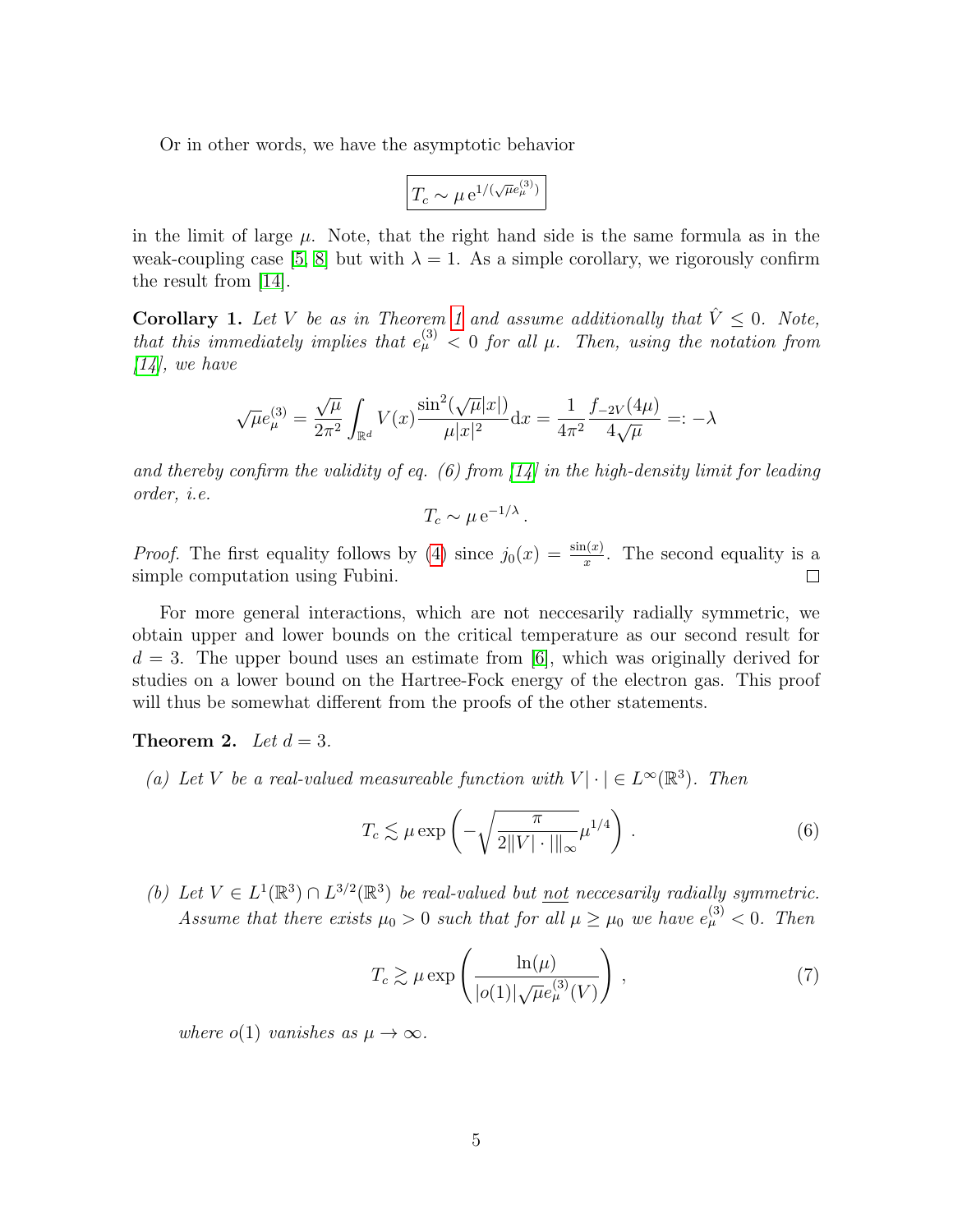Part (a) shows that the critical temperature vanishes for a very large class of interaction potentials in the limit  $\mu \to \infty$ . Part (b) provides a lower bound that differs only a little from the correct asymptotics for radially symmetric potentials in Theorem [1](#page-3-0) and might hence serve as as starting point for proving the correct asymptotics for more general potentials.

As a third result, we provide the high-density asymptotics of the critical temperature in  $d = 2$  for general interaction potentials without assuming radial symmetry.

<span id="page-5-0"></span>**Theorem 3.** Let  $d = 2$ . Let  $V \in L^1(\mathbb{R}^2) \cap L^{1+\epsilon}(\mathbb{R}^2)$  be real-valued. Assume that there exists  $\mu_0 > 0$  such that for all  $\mu \geq \mu_0$  we have  $e_{\mu}^{(2)}(V) < 0$ . Then  $T_c(\mu) > 0$  for all sufficiently large  $\mu$  and

<span id="page-5-1"></span>
$$
\lim_{\mu \to \infty} e_{\mu}^{(2)}(V) \ln \left( \frac{\mu}{T_c} \right) = -1. \tag{8}
$$

This means that

$$
T_c \sim \mu \, \mathrm{e}^{1/e_\mu^{(2)}}
$$

in analogy to the asymptotics obtained in Theorem [1](#page-3-0) for  $d = 3$ .

### 2.3 Superconducting domes

We conclude this section with a short discussion about superconducting domes. Our results show for a very general class of interaction potentials that the critical temperature in BCS theory vanishes in the limit  $\mu \to \infty$ . The heuristic reasoning that the decay of the interaction in Fourier space dominates the behavior of  $T_c$  in the high-density limit is indeed reflected by the presence of  $e_{\mu}^{(d)}$  in the asymptotic formulas. The existence of a maximal critical temperature at some intermediate density (superconducting dome), can be obtained by combining the decay of  $T_c$  in the high-density limit from our main Theorems to the decay of  $T_c$  in the low-density limit, where

$$
T_c \sim \mu e^{\pi/(2\sqrt{\mu}a)}
$$

as shown in [\[9\]](#page-13-1). This result was obtained for a class of integrable interaction potentials with negative scattering length  $a$  in the absence of bound states. Thus, we rigorously confirm the ubiquity of superconducting domes in BCS theory for a general class of interaction potentials, claimed in [\[14\]](#page-14-0). As dicussed in the introduction, this is of particular interest as the presence of a superconducting dome has often been interpreted as an indication of competing orders or some other kind of exotic superconductivity.

### 3 Proofs

The most important tool for our proofs will be the Birman-Schwinger principle (see [\[7,](#page-13-8) [5,](#page-13-2) [11\]](#page-13-9)). According to this principle,  $T_c$  is determined by the fact that for  $T = T_c$  the smallest eigenvalue of

$$
B_T = V^{1/2} \frac{1}{K_{T,\mu}} |V|^{1/2}
$$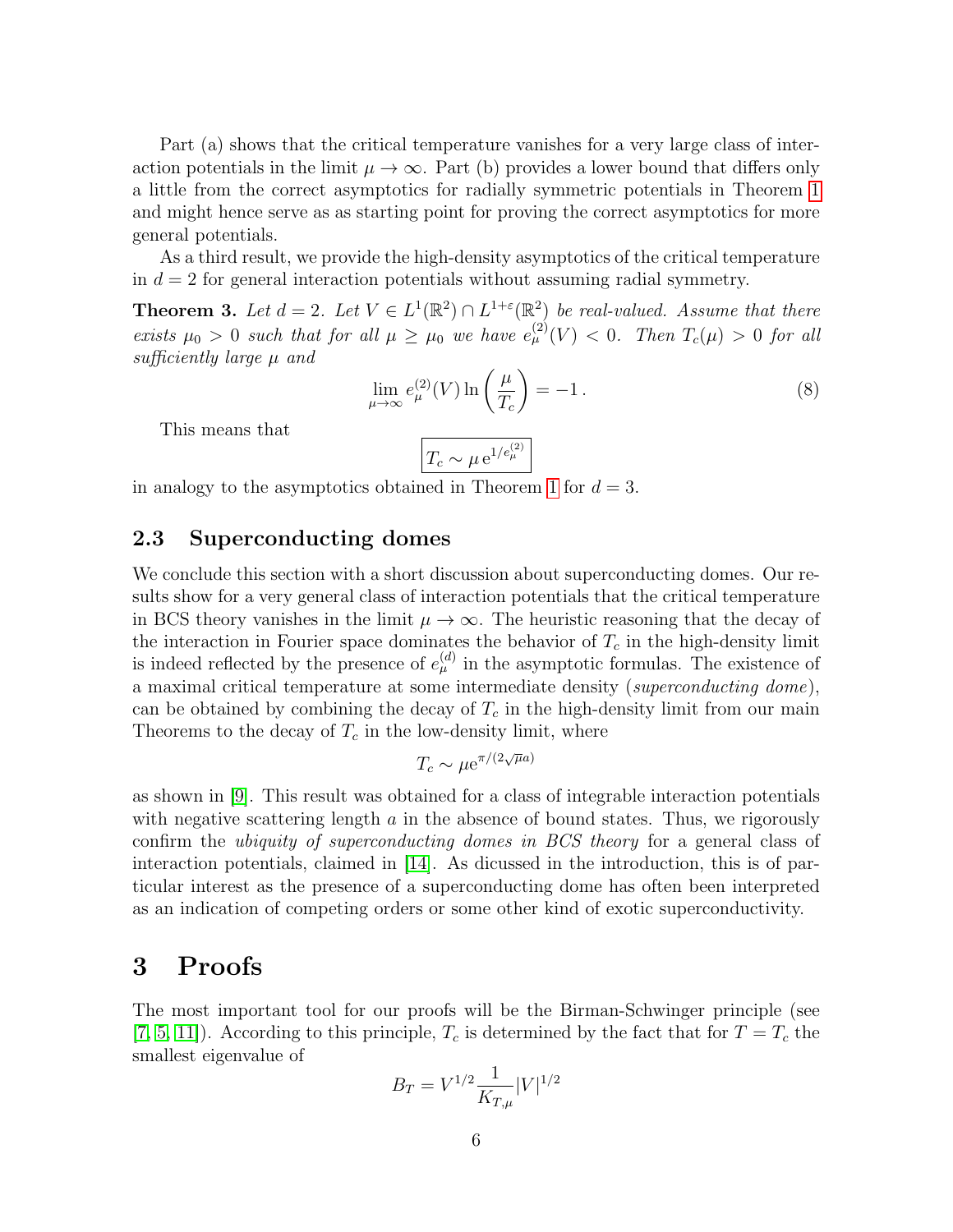equals  $-1$ . Here, we used the notation  $V(x)^{1/2} = \text{sgn}(V(x)) |V(x)|^{1/2}$ . The main simplification is that the study of the spectrum of the unbounded operator  $K_{T,\mu} + V$  reduces to identifying the singular part of the compact Birman-Schwinger. With this in mind, our proofs will all build on the same convenient decomposition of  $B_T$  in a dominant singular term and other error terms. Therefore, let  $\mathfrak{F}_{\mu}^{(d)} : L^1(\mathbb{R}^d) \to L^2(\mathbb{S}^{d-1})$  denote the Fourier transform restricted to  $\mathbb{S}^{d-1}$  with

$$
\left(\mathfrak{F}_{\mu}^{(d)}\psi\right)(p) = \frac{1}{(2\pi)^{d/2}} \int_{\mathbb{R}^d} e^{i\sqrt{\mu}p\cdot x} \psi(x) dx,
$$

which is well-defined by the Riemann-Lebesgue Lemma. Since  $V \in L^1(\mathbb{R}^d)$ , the multiplication with  $|V|^{1/2}$  is a bounded operator from  $L^2(\mathbb{R}^d)$  to  $L^1(\mathbb{R}^d)$ , and hence  $\mathfrak{F}_{\mu}^{(d)}|V|^{1/2}$ is a bounded operator from  $L^2(\mathbb{R}^d)$  to  $L^2(\mathbb{S}^{d-1})$ . Moreover, one of the key ideas in our proofs is to study the asymptotic behavior of

$$
m_{\mu}^{(d)}(T) = \frac{1}{|\mathbb{S}^{d-1}|} \int_{\mathbb{R}^d} \left( \frac{1}{K_{T,\mu}(p)} - \frac{1}{p^2 + \mu} \right) dp
$$

which was done in a similar way for the low-density and weak-coupling limit of the critical temperature and the energy gap (see  $[8, 9, 11, 16]$  $[8, 9, 11, 16]$  $[8, 9, 11, 16]$  $[8, 9, 11, 16]$ ). One can easily show that

<span id="page-6-0"></span>
$$
m_{\mu}^{(d)}(T) \sim \mu^{\frac{d-2}{2}} \ln\left(\frac{\mu}{T}\right)
$$
\n(9)

as long as  $T/\mu \to 0$  (see, e.g., [\[8\]](#page-13-3)). Using the definitions above, we arrive at our convenient decomposition, which we define as

<span id="page-6-1"></span>
$$
B_T = V^{1/2} \frac{1}{p^2 + \mu} |V|^{1/2} + m_{\mu}^{(d)}(T) V^{1/2} \mathfrak{F}_{\mu}^{(d)^\dagger} \mathfrak{F}_{\mu}^{(d)} |V|^{1/2} + A_{T,\mu}^{(d)}, \tag{10}
$$

where  $A_{T,\mu}^{(d)}$  is such that this holds. For the second term, note that

$$
V^{1/2} {\mathfrak{F}^{(d)}_\mu}^\dagger \mathfrak{F}^{(d)}_\mu |V|^{1/2}
$$

is isospectral to  $\mathcal{V}_{\mu}^{(d)} = \mathfrak{F}_{\mu}^{(d)} V \mathfrak{F}_{\mu}^{(d)}$ <sup>†</sup>. In fact, the spectra agree at first except possibly at 0, but 0 is in both spectra as the operators are compact on an infinite dimensional space.

This second term will be the dominant term, which is how the quantity  $e_{\mu}^{(d)}$  appears in the asymptotic formulae in our theorems. Whereas, the first and third term are negligible error terms in the limit  $\mu \to \infty$ . Showing this, is the objective of the proofs of Theorem [1,](#page-3-0) Theorem [2](#page-4-1) (b), and Theorem [3.](#page-5-0) Their main difference lies in the treatment of  $A_{T,\mu}^{(d)}$ . The proof of Theorem [2](#page-4-1) (a) is based on a result of Gontier *et al.* in [\[6\]](#page-13-7) and will be somewhat different.

A priori, it is not clear, how  $T_c$  behaves at high densities. Therefore, before we go to the proofs, let us fix the following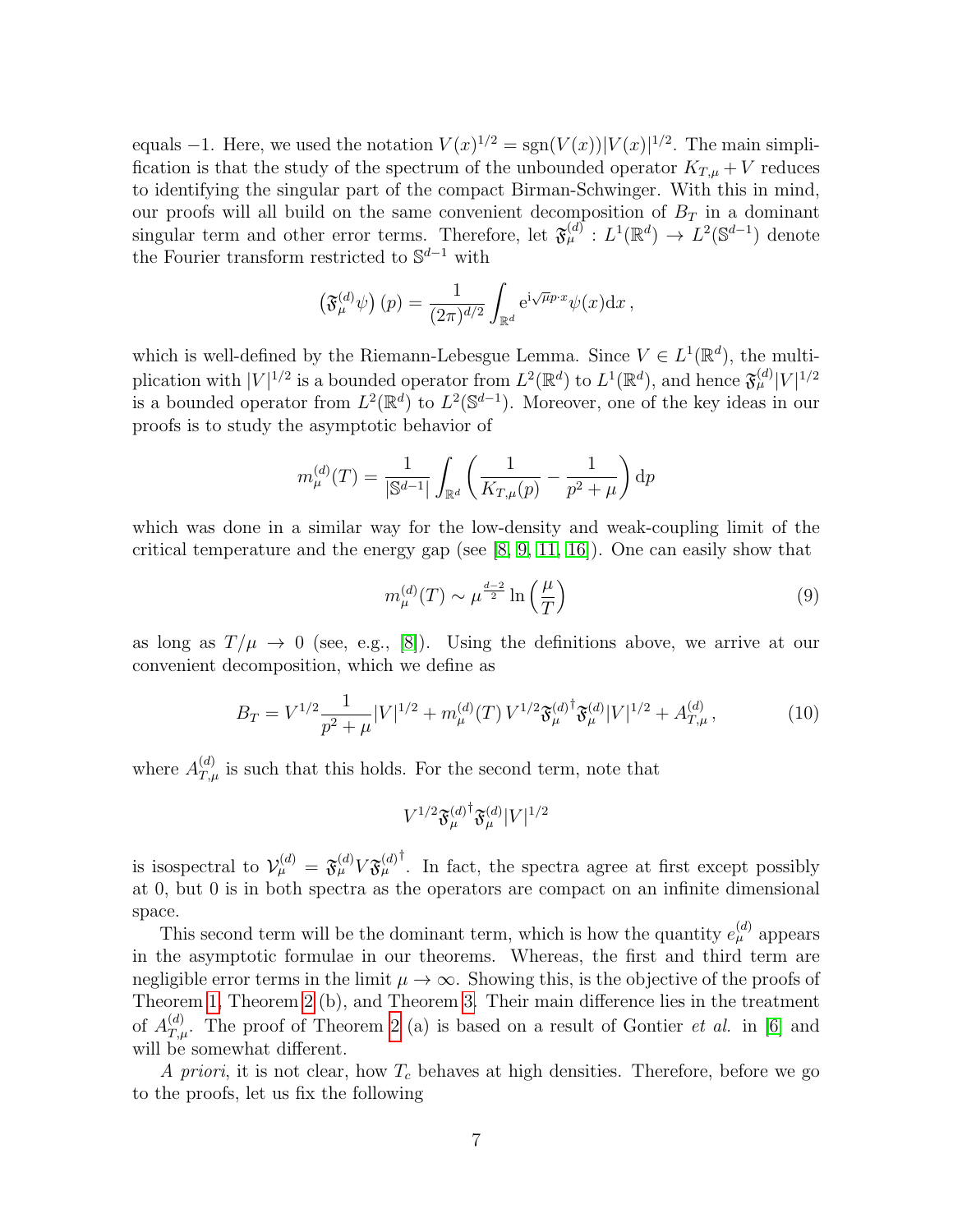<span id="page-7-2"></span>Lemma 1.  $T_c = O(\mu)$  as  $\mu \to \infty$ .

*Proof.* Since  $tanh(t) \leq min(1, t)$  for  $t \geq 0$ , we have

$$
K_{T,\mu} + V \ge \frac{1}{2} (|p^2 - \mu| + 2T) + V
$$
  
 
$$
\ge \frac{1}{2} (p^2 + \mu + 2V) + (T - \mu).
$$

The first term is non-negative for sufficiently large  $\mu$  by the conditions on V. Thus, by Definition [1,](#page-1-0) we obtain  $T_c \leq \mu$ .  $\Box$ 

In the proofs below, we will in fact show that  $T_c = o(\mu)$ , so [\(9\)](#page-6-0) gives the correct asymptotic behavior.

Proof of Theorem [1.](#page-3-0) As outlined above, the strategy of the proof is to show that the first and the third term in [\(10\)](#page-6-1) vanish in operator norm in the high-density limit and thus the asymptotic behavior is entirely determined by the spectrum of the operator in the second term. We discuss this in detail now.

For the first term, note that the Fourier transform of  $\frac{1}{p^2+\mu}$  is given by  $\frac{e^{-\sqrt{\mu}|x|}}{|x|}$  $\frac{\sqrt{\mu|x|}}{|x|}$ , up to a constant. Thus the Hilbert-Schmidt norm  $\|\cdot\|_{\text{HS}}$ , which is always an upper bound for the operator norm  $\|\cdot\|_{\text{op}}$ , is given by

$$
\left\|V^{1/2}\frac{1}{p^2+\mu}|V|^{1/2}\right\|_{\mathrm{HS}}^2=C\int_{\mathbb{R}^3}\mathrm{d} x\int_{\mathbb{R}^3}\mathrm{d} y\,|V(x)|\frac{\mathrm{e}^{-\sqrt{\mu}|x-y|}}{|x-y|}|V(y)|
$$

which vanishes as  $\mu \to \infty$  by an application of the dominated convergence theorem in combination with the Hardy-Littlewood-Sobolev inequality (Theorem 4.3 in [\[17\]](#page-14-4)). Here and the following, we shall use the notation  $C$  for generic positive constants, possible having a different value in each appearance.

For the third term, we will heavily use the radiality of  $V$ . In fact, since  $V$  is radially symmetric, every eigenfunction of  $K_{T,\mu}$  and thus  $B_T$  will have definite angular momentum and we can focus on  $f \in L^2(\mathbb{R}^3)$  of the form  $f(x) = f(|x|)Y_{\ell}^m(\hat{x})$ , with a slight abuse of notation, where  $\hat{x} = x/|x|$  denotes the unit vector in direction x. Now we aim to bound  $\langle f, A_{T,\mu}f \rangle$  uniformly in  $\ell$  (and m). As  $A_{T,\mu}$  has integral kernel

$$
A_{T,\mu}(x,y) = CV^{1/2}(x)|V(y)|^{1/2} \int_{\mathbb{R}^3} \left( \frac{1}{K_{T,\mu}(p)} - \frac{1}{p^2 + \mu} \right) \left( e^{ip \cdot (x-y)} - e^{i\sqrt{\mu}\hat{p} \cdot (x-y)} \right) dp,
$$

and using the radial symmetry of V we arrive at

$$
\langle f, A_{T,\mu} f \rangle = C \int_0^\infty d|x| \, |x|^2 \int_0^\infty d|y| \, |y|^2 \bar{f}(|x|) V^{1/2}(|x|) |V(|y|)|^{1/2} f(|y|) \tag{11}
$$

<span id="page-7-1"></span><span id="page-7-0"></span>
$$
\times \int_{\mathbb{R}^3} dp \left( \frac{1}{K_{T,\mu}(p)} - \frac{1}{p^2 + \mu} \right) \tag{12}
$$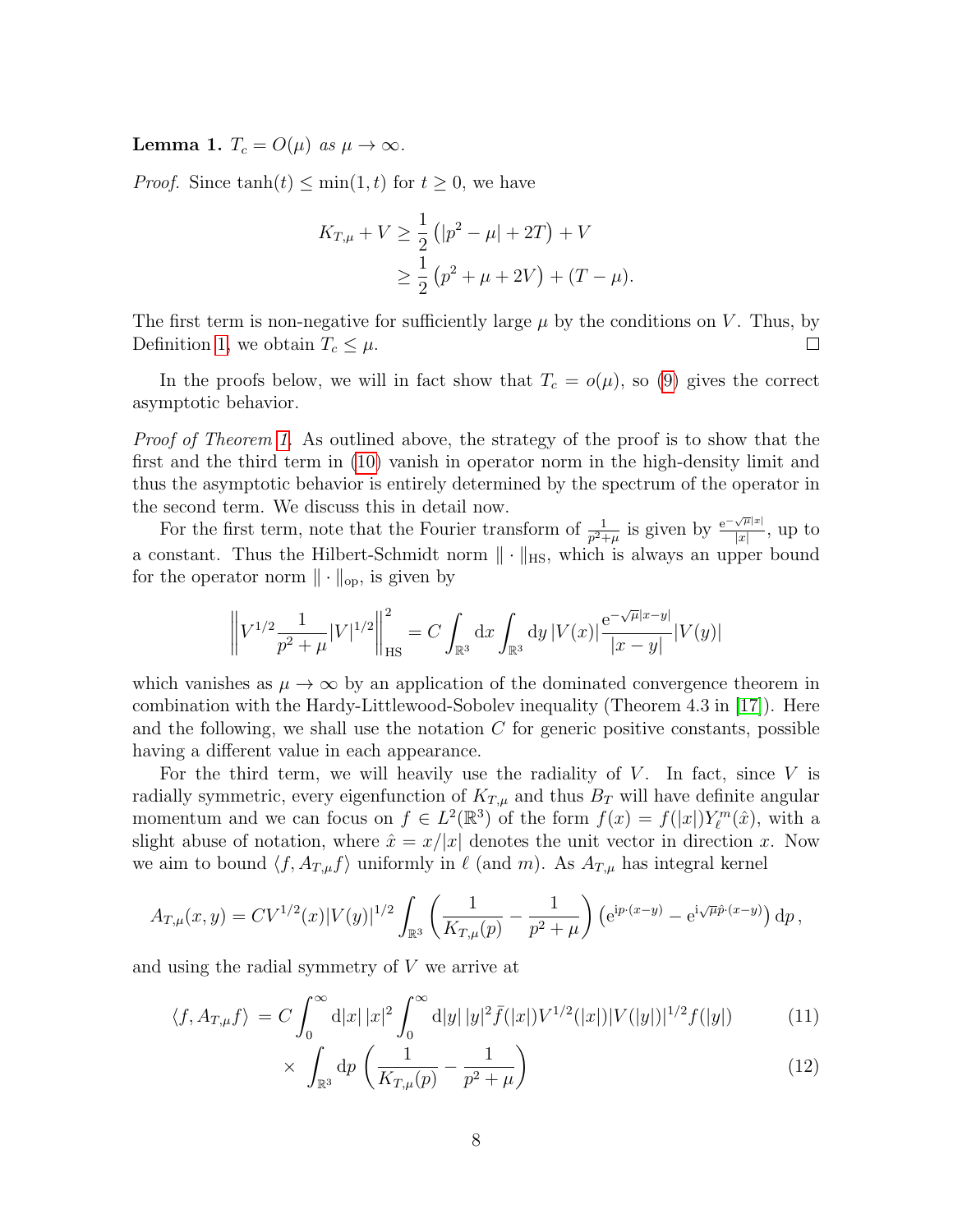<span id="page-8-0"></span>
$$
\times \int_{\mathbb{S}^2} d\omega(x) \int_{\mathbb{S}^2} d\omega(y) \overline{Y}_{\ell}^m(\hat{x}) Y_{\ell}^m(\hat{y}) \left( e^{ip \cdot (x-y)} - e^{i \sqrt{\mu} \hat{p} \cdot (x-y)} \right) . \tag{13}
$$

The last line [\(13\)](#page-8-0) evaluates to

$$
16\pi^2 \left(j_\ell(|p||x|)j_\ell(\sqrt{\mu}|y|) - j_\ell(\sqrt{\mu}|x|)j_\ell(|p||y|) \right) \overline{Y}^m_\ell(\hat{p})Y^m_\ell(\hat{p}) .
$$

After performing the angular integration from the second line  $(12)$  and writing x and y instead of |x| and |y|, respectively, these two lines combine to

<span id="page-8-1"></span>
$$
\int_0^\infty dp \, p^2 \left( \frac{1}{K_{T,\mu}(p)} - \frac{1}{p^2 + \mu} \right) \left( j_\ell(px) j_\ell(py) - j_\ell(\sqrt{\mu}x) j_\ell(\sqrt{\mu}y) \right) \,. \tag{14}
$$

In order to bound this quantity uniformly in  $\ell$ , we need the following properties of the spherical Bessel functions:

- (i) uniform boundedness, i.e.  $\sup_{\ell \in \mathbb{N}_0} \sup_{x \geq 0} |j_{\ell}(x)| \leq 1$
- (ii) uniform decay, i.e.  $\sup_{\ell \in \mathbb{N}_0} \sup_{x \geq 0} |x^{5/6} j_{\ell}(x)| \leq c$  for some universal constant  $c > 0$ (see [\[13\]](#page-13-11))
- (iii) uniform Lipschitz continuity, i.e.  $\sup_{\ell \in \mathbb{N}_0} \sup_{x\geq 0} |j'_{\ell}(x)| \leq 1$ . This follows from the uniform boundedness and the recursion relation [\[1\]](#page-13-12)

<span id="page-8-2"></span>
$$
j'_{\ell} = \frac{1}{2\ell+1} (\ell j_{\ell-1} - (\ell+1)j_{\ell+1}).
$$

Using these properties and applying the variable transformation  $p \to p/\sqrt{\mu}$  in the integral, we obtain

$$
|(14)| \leq C \,\mu^{1/3} \int_0^\infty \left( \frac{|j_\ell(p\sqrt{\mu}x)| + |j_\ell(\sqrt{\mu}x)|}{y^{1/3}} + \frac{|j_\ell(p\sqrt{\mu}y)| + |j_\ell(\sqrt{\mu}y)|}{x^{1/3}} \right) \times \left| \frac{1}{K_{T/\mu,1}(p)} - \frac{1}{p^2 + 1} \right| |p - 1|^{1/3} (p + p^2) \, \mathrm{d}p
$$

with the aid of the triangle inequality. By employing Hölder for the integrals over  $x$ and  $y$  in  $(11)$ , we get

<span id="page-8-3"></span>
$$
|\langle f, A_{T,\mu} f \rangle| \le C \mu^{1/3} \|f\|_2^2 \left\| \frac{V}{|\cdot|^{2/3}} \right\|_1^{1/2}
$$
\n
$$
\times \int_0^\infty dp \left| \frac{1}{K_{T/\mu,1}(p)} - \frac{1}{p^2 + 1} \right| |p - 1|^{1/3} (p + p^2)
$$
\n
$$
\times \int_{\mathbb{R}^3} dx \, |V(x)| \left( |j_\ell(p\sqrt{\mu}|x|)|^2 + |j_\ell(\sqrt{\mu}|x|)|^2 \right) . \tag{16}
$$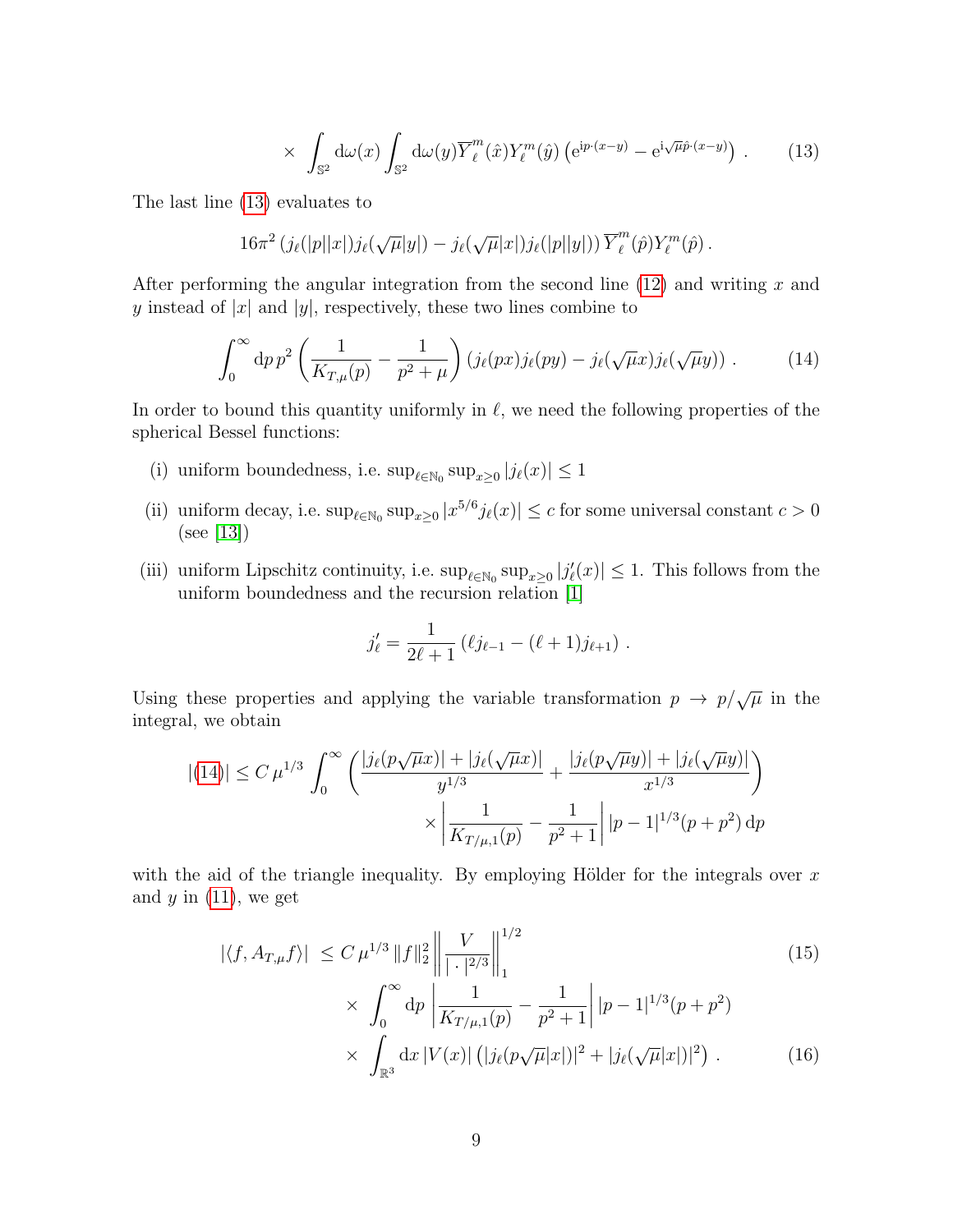Note, that the norm in [\(15\)](#page-8-2) is finite since  $V \in L^{3/2}(\mathbb{R}^3)$ . In Lemma [2](#page-9-0) below, we show that the last term can be estimated as

$$
(16) \le C \frac{1}{\mu^{1/2}} \left( \frac{1}{p} + 1 \right) \, .
$$

Thus, we arrive at

$$
|\langle f, A_{T,\mu}f \rangle| \leq C \frac{1}{\mu^{1/6}} \|f\|_2^2 \left\| \frac{V}{|\cdot|^{2/3}} \right\|_1^{1/2} \int_0^\infty dp \left\| \frac{1}{K_{T/\mu,1}(p)} - \frac{1}{p^2 + 1} \right| |p-1|^{1/3} (1+p)^2,
$$

where the integral is uniformly bounded as long as  $T \leq C\mu$  and we conclude

$$
\limsup_{\mu \to \infty} \sup_{0 < T \le C\mu} ||A_{T,\mu}||_{\text{op}} = 0,
$$

since the bound above is uniform in  $\ell$ . Therefore, as long as  $T = O(\mu)$ , the spectrum of the Birman-Schwinger operator approaches the spectrum of the operator in the second term in [\(10\)](#page-6-1) as  $\mu \to \infty$ .

Combining our considerations, we get that, since by assumption  $e_{\mu}^{(3)} < 0$  for  $\mu \ge \mu_0$ ,  $T_c > 0$  for all sufficiently large  $\mu$ . This is because the second term in [\(10\)](#page-6-1) can be made arbitrarily negative by taking  $T \to 0$ , whereas the first and the third term are bounded uniformly in  $T \leq C\mu$ . Thus we get with the aid of Lemma [1](#page-7-2) that

<span id="page-9-1"></span>
$$
-1 = \lim_{\mu \to \infty} m_{\mu}^{(3)}(T_c) e_{\mu}^{(3)}.
$$

In order to obtain [\(5\)](#page-3-3) by means of [\(9\)](#page-6-0), it remains to show that  $T_c = o(\mu)$ . Since it is already shown in Lemma [1](#page-7-2) that  $T_c = O(\mu)$ , we assume that  $T_c = \Theta(\mu)$ , i.e. there exist  $0 < c < C$  such that  $c\mu \leq T_c \leq C\mu$ . This means that  $m_{\mu}^{(3)}(T_c)$  is of order  $\sqrt{\mu}$ , which leads to a contradiction since  $\sqrt{\mu}e_{\mu}^{(3)} = o(1)$  by Lemma [2](#page-9-0) below. So, [\(9\)](#page-6-0) implies [\(5\)](#page-3-3) as desired.  $\Box$ 

<span id="page-9-0"></span>**Lemma 2.** Let  $V \in L^{3/2}(\mathbb{R}^3)$ . Then

$$
\limsup_{\mu \to \infty} \sqrt{\mu} \sup_{\ell \in \mathbb{N}_0} \int_{\mathbb{R}^3} dx |V(x)| \left( j_{\ell}(\sqrt{\mu}|x|) \right)^2 = 0.
$$

Proof. We estimate

$$
\sqrt{\mu} \sup_{\ell \in \mathbb{N}_0} \int_{\mathbb{R}^3} dx \, |V(x)| \, \left(j_\ell(\sqrt{\mu}|x|)\right)^2 \le C \sqrt{\mu} \int_{\mathbb{R}^3} dx \, |V(x)| \frac{1}{\left(\sqrt{\mu}|x|\right)^{5/3} + 1},\tag{17}
$$

where the inequality follows from property (ii) of the spherical Bessel functions given in the proof of Theorem [1.](#page-3-0) By using Hölder, we can further bound

$$
(17) \le C\|V - \phi\|_{3/2} \left\| \frac{1}{|\cdot|^{5/3} + 1} \right\|_{3} + C\sqrt{\mu} \int_{\mathbb{R}^3} dx \, |\phi(x)| \frac{1}{\left(\sqrt{\mu}|x|\right)^{5/3} + 1}
$$

for any  $\phi \in C_0^{\infty}(\mathbb{R}^3)$ . The second term vanishes as  $\mu \to \infty$  since  $\phi \in C_0^{\infty}(\mathbb{R}^3)$ , the first term can be made arbitrarily small as  $C_0^{\infty}(\mathbb{R}^3)$  is dense in  $L^{3/2}(\mathbb{R}^3)$ . Thus, we have proven the claim.  $\Box$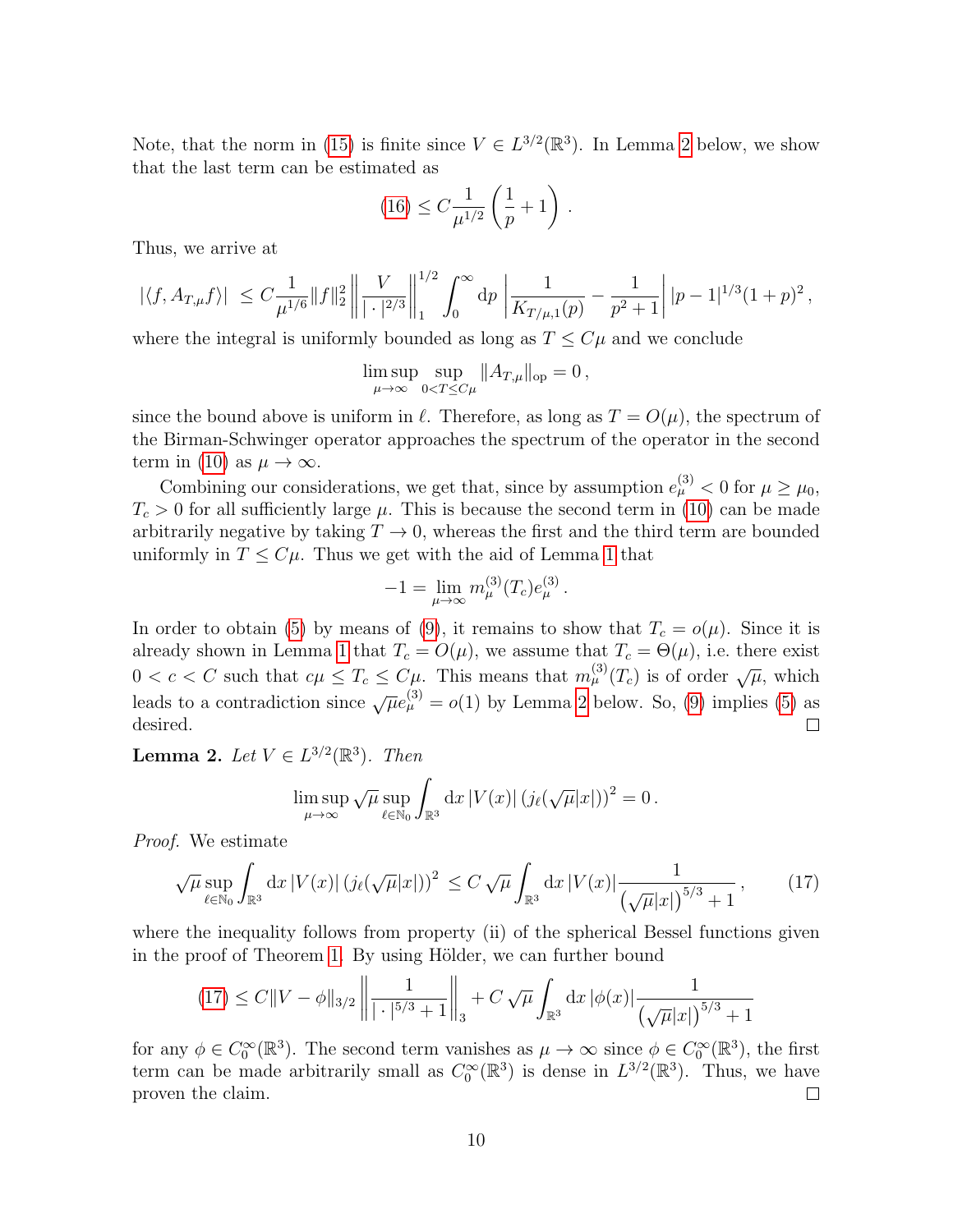Now, we turn to the proof of upper and lower bounds on the critical temperature for more general interactions in  $d = 3$ .

Proof of Theorem [2.](#page-4-1) **Part (a):** As a first step, note that  $K_{T,\mu}(p) + V(x) \geq 0$  is equivalent to  $K_{T/\mu,1}(p)$  + 1 **EXECUTE:** The step, note on<br> $\frac{1}{\mu}V(x/\sqrt{\mu}) \geq 0$ . Then we estimate

$$
K_{T/\mu,1}(p) + \frac{1}{\mu} V(x/\sqrt{\mu})
$$
  
\n
$$
\geq \frac{1}{2} \left( |p^2 - 1| + \frac{2T}{\mu} \right) - \frac{1}{\mu} V_{-}(x/\sqrt{\mu})
$$
  
\n
$$
\geq \frac{1}{2} \left( |p^2 - 1| + \frac{2T}{\mu} - \frac{2}{\mu} V_{-}(x/\sqrt{\mu}) \left( e^{-m|x|} + m|x| \right) \right)
$$
  
\n
$$
\geq \frac{1}{2} \left( |p^2 - 1| + \frac{2T}{\mu} - \frac{2}{\sqrt{\mu}} ||V| \cdot |||_{\infty} \left( \frac{e^{-m|x|}}{|x|} + m \right) \right)
$$

for any  $m > 0$ . By definition of  $T_c$ , we have the bound

$$
T_c \le -\frac{\mu}{2} \operatorname{infspec}\left( |p^2 - 1| - \frac{2}{\sqrt{\mu}} ||V| \cdot |||_{\infty} \left( \frac{e^{-m|x|}}{|x|} + m \right) \right).
$$

In [\[6\]](#page-13-7), Gontier *et al.* obtained an optimized lower bound on infspec $(\cdot)$  by choosing the In [0], Gontier *et al.* obtained an optimized lower bound on intspec(·) by choosing the parameter  $m = (\text{const.}) \mu^{1/4} e^{-\sqrt{\frac{\pi}{2||V|| \cdot ||\infty}} \mu^{1/4}}$ . Thereby, employing their estimate, which turns into an upper bound by the sign, we arrive at

$$
T_c \lesssim \mu \exp\left(-\sqrt{\frac{\pi}{2||V|\cdot|||_{\infty}}}\mu^{1/4}\right)
$$

as given in [\(6\)](#page-4-2).

**Part (b):** First, note that the critical temperature,  $\tilde{T}_c$ , determined by the fact that the smallest eigenvalue of  $|1 - \lambda|$ 

$$
\frac{|o(1)|}{\ln(\mu)}B_T = \lambda B_T
$$

equals  $-1$ , gives a lower bound on the true critical temperature  $T_c$ , as  $B_T$  is monotonically increasing in T. Here,  $o(1)$  denotes any continuous function that vanishes as  $\mu \to \infty$ . So, we put ourselves artificially in a "high-density with weak-coupling" situation with weak-coupling parameter  $\lambda = \frac{|o(1)|}{\ln(u)}$  $\frac{\log(1)}{\ln(\mu)}$ . We will see, that the choice of  $\lambda$  is optimal for the proof of our lower bound.

We employ the same convenient decomposition of the Birman-Schwinger operator in [\(10\)](#page-6-1). As shown in the proof of Theorem [1,](#page-3-0) the Hilbert-Schmidt norm of the first term vanishes with the aid of the Hardy-Littlewood-Sobolev inequality (Theorem 4.3 in [\[17\]](#page-14-4)), indeed even without  $\lambda$ . For the third term, the additional factor of  $\lambda$  will be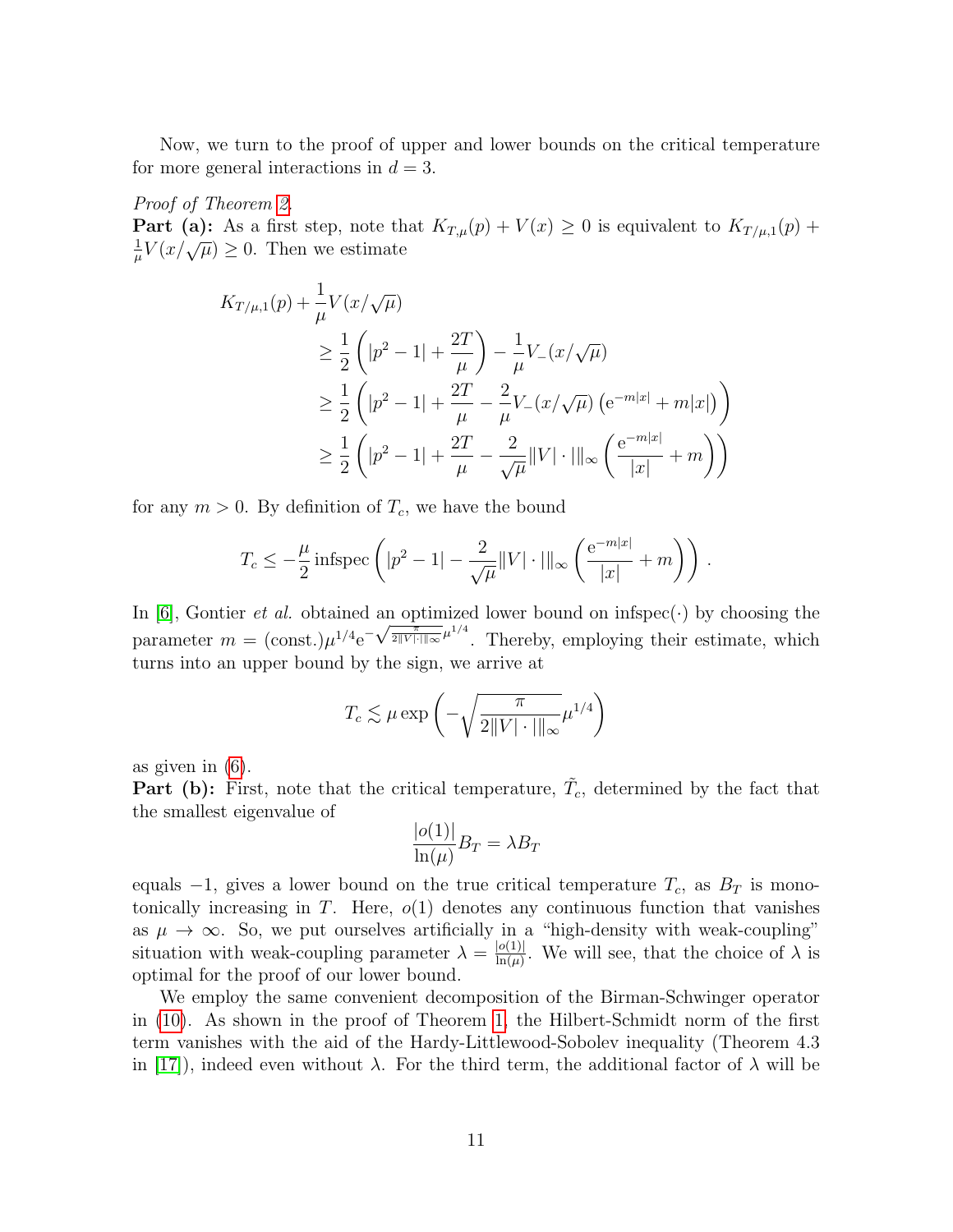crucial for estimating its Hilbert-Schmidt norm. In fact, after performing the angular integration, its kernel is given by

$$
A_{T,\mu}(x,y) = C V^{1/2}(x) |V(y)|^{1/2}
$$
  
\$\times \int\_0^\infty \left( \frac{1}{K\_{T,\mu}(p)} - \frac{1}{p^2 + \mu} \right) \left( \frac{\sin p|x-y|}{p|x-y|} - \frac{\sin \sqrt{\mu}|x-y|}{\sqrt{\mu}|x-y|} \right) p^2 dp.\$

Using that  $|\sin a/a - \sin b/b| \leq \min(C \frac{|a-b|}{|a+b|})$  $\frac{|a-b|}{|a+b|}, \frac{1}{a}+\frac{1}{b}$  $\frac{1}{b}$ ) for  $a, b > 0$ , we can bound

$$
|A_{T,\mu}(x,y)| \le C|V(x)|^{1/2}|V(y)|^{1/2}\sqrt{1+\frac{1}{|x-y|^2}}\times \int_0^\infty \left|\frac{1}{K_{T,\mu}(p)} - \frac{1}{p^2+\mu}\right| \left|\frac{p-\sqrt{\mu}}{p+\sqrt{\mu}}\right|^\varepsilon \left(\frac{1}{p} + \frac{1}{\sqrt{\mu}}\right)^{1-\varepsilon} p^2 dp \qquad (18)
$$

for any  $\varepsilon \in (0,1)$ . The integral in [\(18\)](#page-11-0) is bounded by (a constant times)  $\frac{\mu^{\varepsilon/2}}{\varepsilon}$  $\frac{\varepsilon}{\varepsilon}$  uniformly in  $T \n\leq C\mu$ . By choosing  $\varepsilon = 2/\ln(\mu)$ , we get with the aid of the Hardy-Littlewood-Sobolev inequality that

$$
\lambda \sup_{0 < T \le C\mu} \|A_{T,\mu}\|_{\text{HS}} \ \le C \left( \|V\|_1 + \|V\|_{3/2} \right) |o(1)| \xrightarrow{\mu \to \infty} 0 \, .
$$

In order to see  $\sqrt{\mu}e_{\mu}^{(3)} = O(1)$  for general V, we write out the integral kernel of the operator in the second term in [\(10\)](#page-6-1), which is given by

$$
\left(V^{1/2}\mathfrak{F}^{(d)^\dagger}_{\mu}\mathfrak{F}^{(d)}_{\mu}|V|^{1/2}\right)(x,y) \,=\, \frac{C}{\sqrt{\mu}}V^{1/2}(x)\frac{\sin\sqrt{\mu}|x-y|}{|x-y|}|V(y)|^{1/2}\,,
$$

and apply the Hardy-Littlewood-Sobolev inequality to conclude that its Hilbert-Schmidt norm is bounded by (a constant times)  $\frac{1}{\sqrt{\mu}}$ . Thus, involving the additional factor of  $\lambda$ , we get with the same arguments as in the proof of Theorem [1](#page-3-0) and by the construction from the beginning of the proof, that

$$
T_c \geq \tilde{T}_c \sim \mu \exp\left(\frac{\ln(\mu)}{|o(1)|\sqrt{\mu}e_{\mu}^{(3)}(V)}\right)
$$

<span id="page-11-0"></span> $\Box$ 

and conclude [\(7\)](#page-4-3).

**Remark 1.** The integral in [\(18\)](#page-11-0) always behaves as  $\mu^{\varepsilon/2}$  and thus cannot be an error term without the extra factor of  $\lambda$ . This makes the main difference to the proof of Theorem [1,](#page-3-0) where the additional averaging over the osciallations on the sphere "decouples"  $x$  and  $\gamma$  and leads to a higher power of  $\mu$  in the denominator. This will change drastically for  $d=2$ , where the measure is  $p dp$  instead of  $p^2 dp$ .

As the last proof, we turn to the  $d = 2$  case which is simplified due to the reduced dimension as we will see in the proof.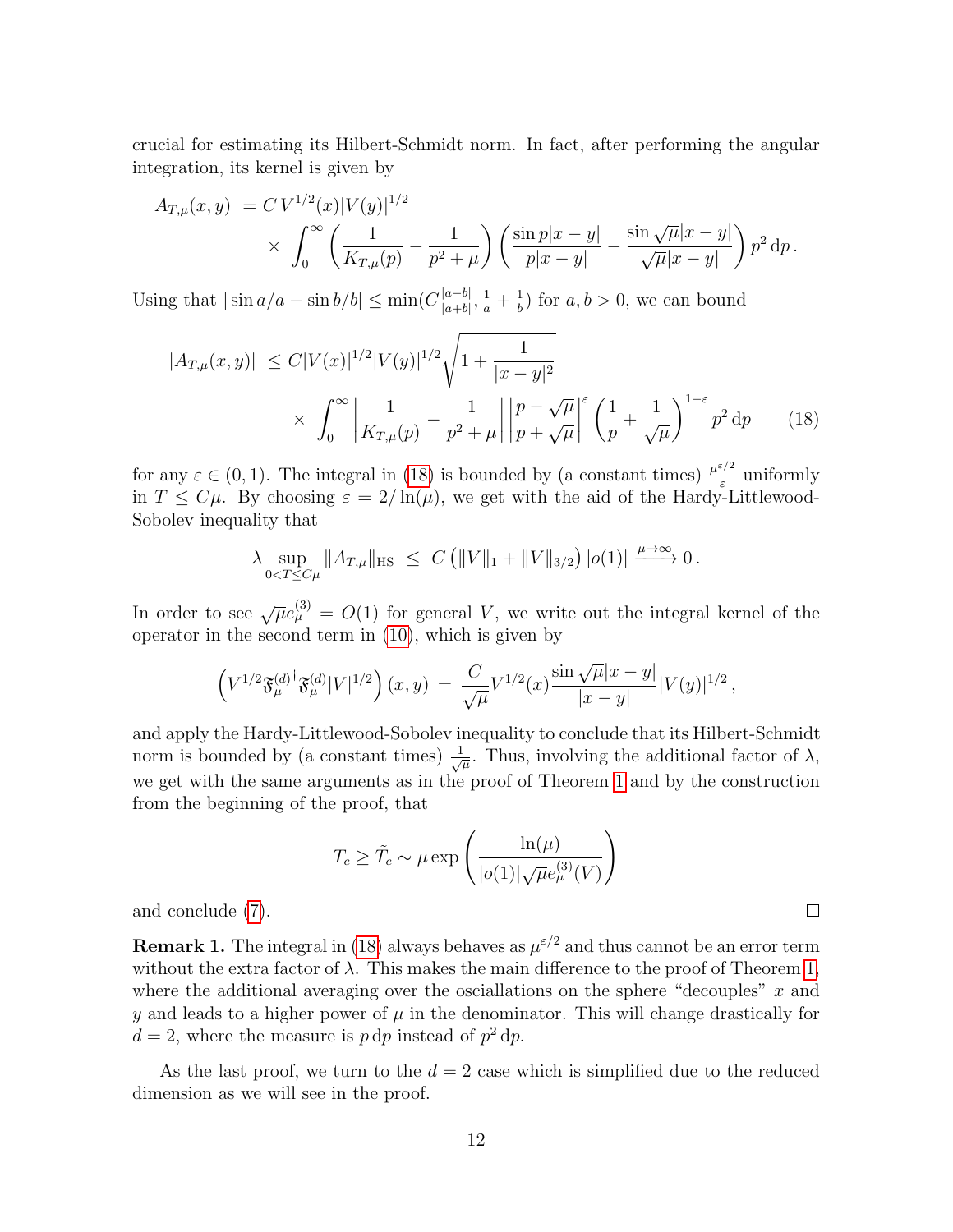Proof of Theorem [3.](#page-5-0) We employ the same decomposition from [\(10\)](#page-6-1) as used in the proofs of Theorem [1](#page-3-0) and [2.](#page-4-1)

After performing the angular integration, the first term has integral kernel

$$
2\pi V^{1/2}(x)|V|^{1/2}(y)\int_0^\infty \frac{p}{p^2+\mu}J_0(p|x-y|)\,\mathrm{d}p\,,
$$

where  $J_0$  is the 0<sup>th</sup> order Bessel function of the first kind. Since  $|J_0(x)| \leq C \frac{1}{x^{\beta}}$  for any  $\beta \in [0, 1/2]$ , we can bound the integral by

$$
\frac{1}{|x-y|^{\frac{2\varepsilon}{1+\varepsilon}}}\int_0^\infty \frac{p^{\frac{1-\varepsilon}{1+\varepsilon}}}{p^2+\mu}\,\mathrm{d}p\,=\,\frac{1}{|x-y|^{\frac{2\varepsilon}{1+\varepsilon}}}\frac{1}{\mu^{\frac{\varepsilon}{1+\varepsilon}}}\int_0^\infty \frac{p^{\frac{1-\varepsilon}{1+\varepsilon}}}{p^2+1}\,\mathrm{d}p\,\leq\,C\,\frac{1}{|x-y|^{\frac{2\varepsilon}{1+\varepsilon}}}\frac{1}{\mu^{\frac{\varepsilon}{1+\varepsilon}}}
$$

.

Thus, with the aid of the Hardy-Littlewood-Sobolev (HLS) inequality, we find

$$
\left\| V^{1/2} \frac{1}{p^2 + \mu} |V|^{1/2} \right\|_{\text{HS}} \leq C \frac{1}{\mu^{\frac{\varepsilon}{1+\varepsilon}}} \|V\|_{1+\varepsilon} \to 0 \quad \text{as} \quad \mu \to \infty \, .
$$

For the third term, after performing the angular integration, its integral kernel is bounded as

$$
|A_{T,\mu}(x,y)| \le C |V(x)|^{1/2} |V(y)|^{1/2}
$$
  
 
$$
\times \int_0^\infty \left| \frac{1}{K_{T,\mu}(p)} - \frac{1}{p^2 + \mu} \right| |J_0(p|x-y|) - J_0(\sqrt{\mu}|x-y|) |p \,dp.
$$

By using that  $J_0$  is Lipschitz continuous and  $|J_0(x)| \leq C \frac{1}{x^{\beta}}$  for any  $\beta \in [0, 1/2]$ , we can further estimate

$$
|A_{T,\mu}(x,y)| \leq C \frac{1}{\mu^{\frac{\varepsilon}{1+\varepsilon}}} \frac{|V(x)|^{1/2} |V(y)|^{1/2}}{|x-y|^{\frac{2\varepsilon}{1+\varepsilon}}}
$$
  
 
$$
\times \int_0^\infty \left| \frac{1}{K_{T/\mu,1}(p)} - \frac{1}{p^2 + 1} \right| |p-1|^{\frac{1-3\varepsilon}{3(1+\varepsilon)}} \left(\frac{1}{\sqrt{p}} + 1\right)^{\frac{1+3\varepsilon}{3(1+\varepsilon)}} p \, dp,
$$

where the integral is bounded uniformly in  $T \leq C\mu$ . Using again the HLS inequality, we conclude

$$
\limsup_{\mu \to \infty} \sup_{0 < T \le C\mu} ||A_{T,\mu}||_{\text{HS}} = 0.
$$

Therefore, by the same arguments as in the proof of Theorem [1](#page-3-0) and using Lemma [1,](#page-7-2) we get

$$
-1 = \lim_{\mu \to \infty} m_{\mu}^{(2)}(T_c) e_{\mu}^{(2)}.
$$

Since  $e^{(2)}_{\mu} = o(1)$  as  $\mu \to \infty$  by the Riemann-Lebesgue Lemma (see the Definition of  $\mathcal{V}_{\mu}^{(d)}$  in [\(2\)](#page-2-0)), we have, similarly to the proof of Theorem [1,](#page-3-0) that  $T_c = o(\mu)$  by involving Lemma [1.](#page-7-2) So, [\(9\)](#page-6-0) implies [\(8\)](#page-5-1) as desired.  $\Box$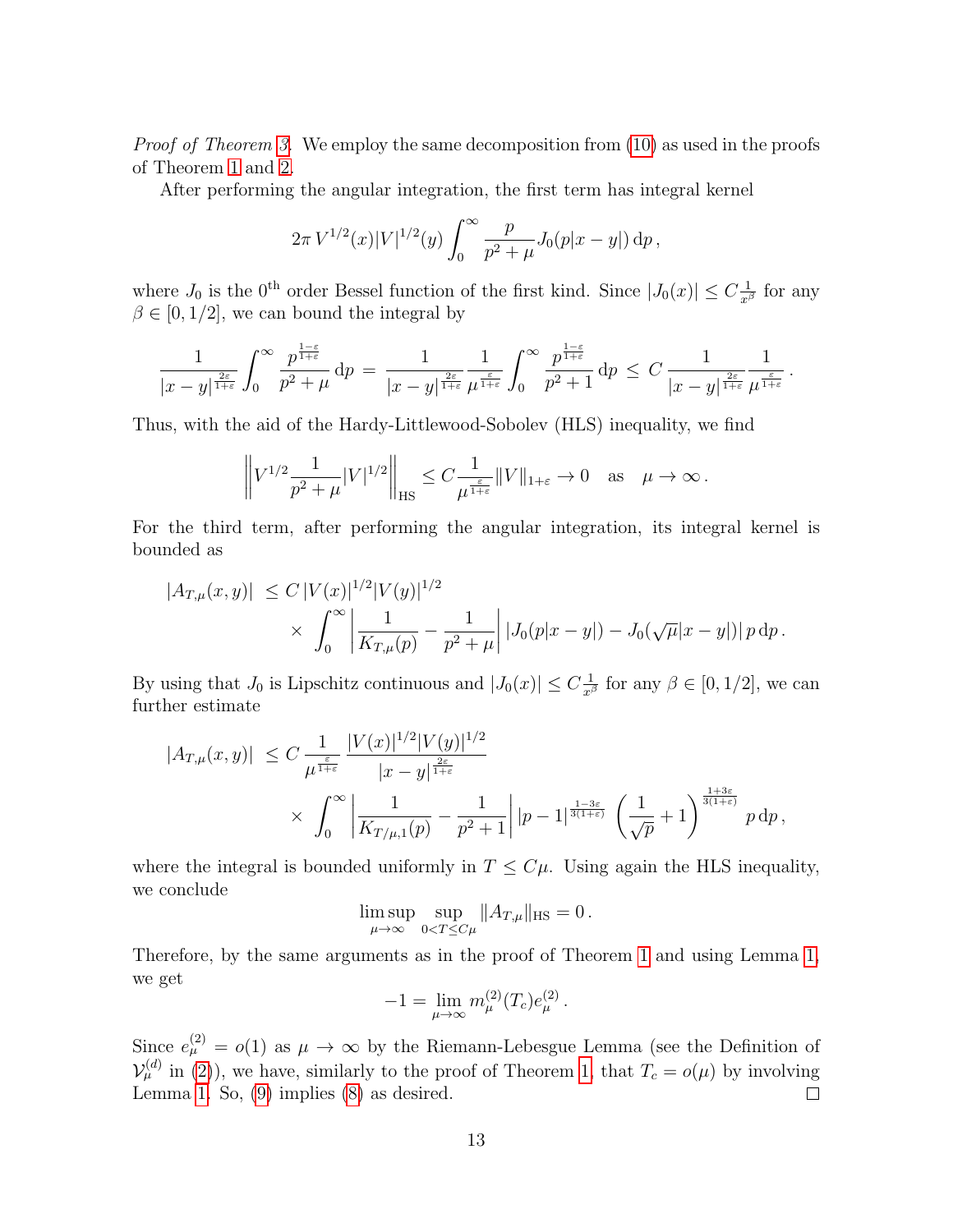### Acknowledgements

I would like to thank Robert Seiringer for helpful discussions and for supervising this project.

## References

- <span id="page-13-12"></span>[1] M. Abramowitz, I.A. Stegun (eds.). Handbook of mathematical functions with formulas, graphs, and mathematical tables. Vol. 55. US Government printing office, 1948.
- <span id="page-13-0"></span>[2] J. Bardeen, L.N. Cooper, J. Schrieffer. Theory of Superconductivity. Phys. Rev. 108.5, 1957.
- <span id="page-13-6"></span>[3] Y. Cao et al. Unconventional superconductivity in magic-angle graphene superlattices. Nature 556.7699, 2018.
- <span id="page-13-5"></span>[4] E. Dagotto. Correlated electrons in High-Temperature Superconductors. Reviews of Modern Physics 66, 1994.
- <span id="page-13-2"></span>[5] R.L. Frank, C. Hainzl, S. Naboko, R. Seringer. The critical temperature for the BCS equation at weak coupling. The Journal of Geometric Analysis 17.4, 2007.
- <span id="page-13-7"></span>[6] D. Gontier, C. Hainzl, M. Lewin. Lower bound on the Hartree-Fock energy of the electron gas. Phys. Rev. A 99, 2019.
- <span id="page-13-8"></span>[7] C. Hainzl, E. Hamza, R. Seiringer, J.P. Solovej. The BCS Functional for General Pair Interaction. Comm. Math. Phys. 281, 2008.
- <span id="page-13-3"></span>[8] C. Hainzl, R. Seiringer. Critical Temperature and Energy Gap for the BCS Equation. Phys. Rev. B, 77.18, 2008.
- <span id="page-13-1"></span>[9] C. Hainzl, R. Seiringer. The BCS Critical Temperature for Potentials with Negative Scattering Length. Lett. Math. Phys. 84.2-3, 2008.
- <span id="page-13-10"></span>[10] C. Hainzl, R. Seiringer. Asymptotic behavior of eigenvalues of Schrödinger type operators with degenerate kinetic energy. Math. Nachr. 283.3, 2010.
- <span id="page-13-9"></span>[11] C. Hainzl, R. Seiringer. The BCS Functional of Superconductivity and its Mathematical Properties. J. Math. Phys. 57.2, 2016.
- <span id="page-13-4"></span>[12] C.S. Koonce et al. Superconducting Transition Temperatures of Semiconducting SrTiO3. Phys. Rev. 163, 1967.
- <span id="page-13-11"></span>[13] L.J. Landau. Bessell Functions: Monotonicity and Bounds. In Proceedings of the Symposium on Mathematical Physics and Quantum Field Theory Vol.4, 2000.